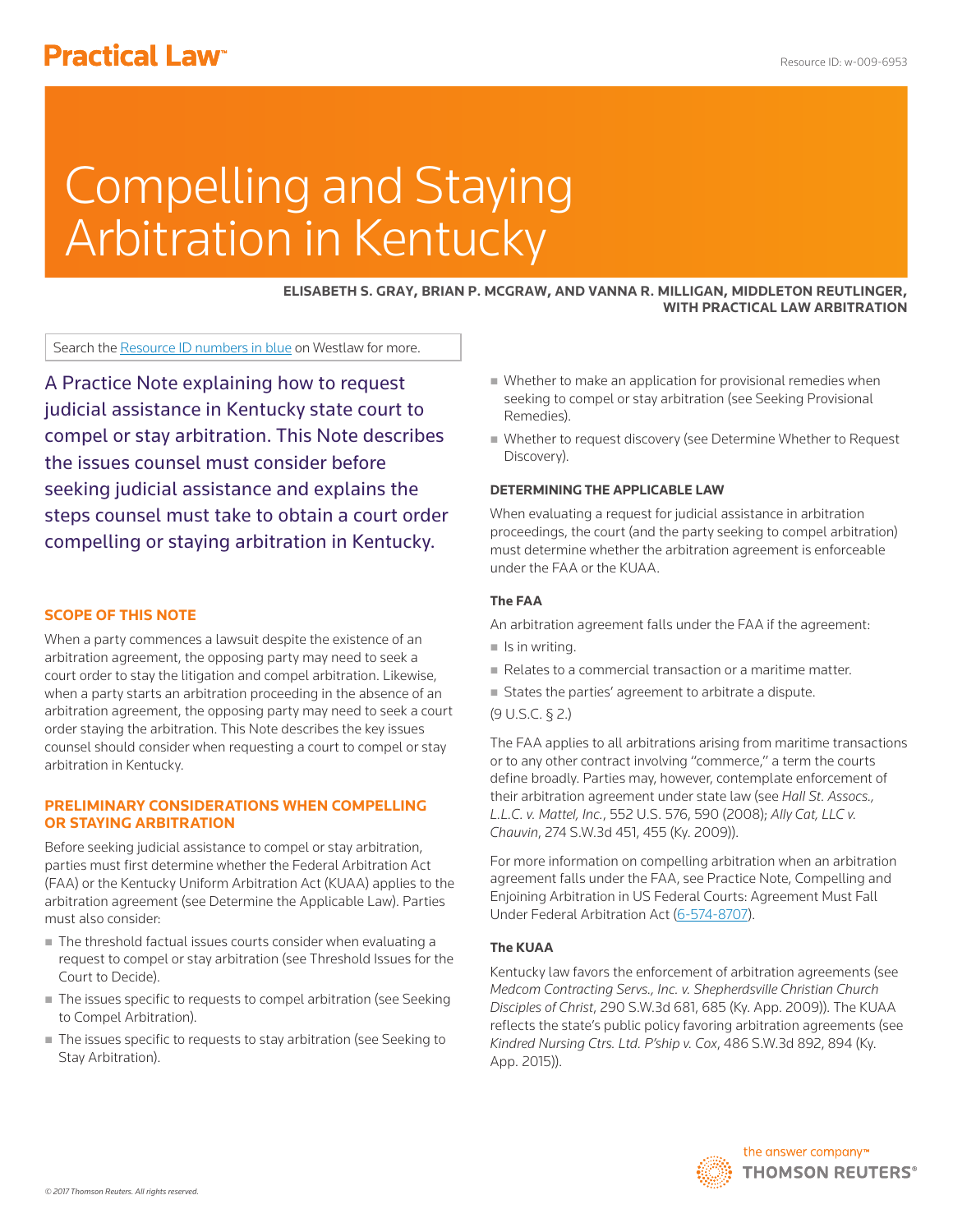The KUAA generally applies to written arbitration agreements. However, the KUAA does not apply to:

- Arbitration agreements between employers and employees or between their respective representatives.
- Insurance contracts.
- (Ky. Rev. Stat. Ann. § 417.050.)

The KUAA also does not apply to certain derivative claims, because Kentucky law prohibits parties from arbitrating them. Specifically, the derivative claims Kentucky prohibits parties from arbitrating include:

- Wrongful death claims based on an arbitration agreement the decedent signed (see *Ping v. Beverly Enter., Inc.*, 376 S.W.3d 581, 600 (Ky. 2012));
- **Loss of consortium claims based on an arbitration agreement the** primary injured party signed (see *Stepp v. Wurtland Health Care Ctr., Inc.*, 2014 WL 507339, at \*2 (Ky. Ct. App. Feb. 7, 2014)).

For Kentucky courts to have subject matter jurisdiction to enforce an arbitration agreement under the KUAA, the arbitration agreement must specify that the parties must conduct the arbitration in Kentucky (Ky. Rev. Stat. Ann. § 417.200). Otherwise, Kentucky courts have no jurisdiction to enforce an arbitration agreement under the KUAA, although they may have jurisdiction to enforce the agreement under the FAA (see *JPMorgan Chase Bank, N.A. v. Bluegrass Powerboats*, 424 S.W.3d 902, 905 n.2 (Ky. 2014); see also *Tru Green Corp. v. Sampson*, 802 S.W.2d 951, 953 (Ky. Ct. App. 1991) (holding that the arbitration agreement must provide for arbitration within Kentucky to confer subject matter jurisdiction on a Kentucky court)). If the arbitration agreement expressly states that it is governed by the FAA, the KUAA does not apply, and a Kentucky court may enforce it under the FAA (see *Hathaway v. Eckerle*, 336 S.W.3d 83, 87 (Ky. 2011)).

The KUAA is based on the Uniform Arbitration Act of 1956 (UAA), which the National Conference of Commissioners on Uniform State Laws revised in 2000 when it promulgated the Revised Uniform Arbitration Act (RUAA). To date, the Kentucky legislature has not introduced legislation to adopt the RUAA.

For more information on the RUAA and a list of states that have adopted it, see Practice Note, Revised Uniform Arbitration Act: Overview (w-004-5167).

# **INTERSECTION OF THE FAA AND KUAA**

Because the KUAA closely tracks the FAA, Kentucky courts construe the KUAA consistently with the FAA (see *Am. Gen. Home Equity, Inc. v. Kestel*, 253 S.W.3d 543, 550 (Ky. 2008); *Louisville Peterbilt, Inc. v. Cox*, 132 S.W.3d 850, 857 (Ky. 2004)).

If the agreement falls under federal law, state courts apply the FAA, which preempts conflicting state law only to the extent the state law "stands as an obstacle to the accomplishment and execution of the full purposes and objectives of Congress" (*Volt Info. Scis., Inc. v. Bd. of Trs. Of Leland Stanford Junior Univ.*, 489 U.S. 468, 476-77 (1989) (there is no federal policy favoring arbitration under a certain set of procedural rules; the federal policy behind the FAA is simply to ensure that arbitration agreements are enforceable); see also *N. Ky. Area Dev. Dist. v. Snyder*, 2017 WL 2209953, at \* 3 (Ky. Ct. App. May 12, 2017)).

Kentucky courts apply the federal arbitrability standard when determining whether to compel or stay arbitration under an

FAA-controlled agreement, rather than evaluating these threshold questions under Kentucky state law (see *Southland v. Keating Corp.*, 465 U.S. 1, 12-13 (1984); see also Practice Note, Compelling and Enjoining Arbitration in US Federal Courts: Arbitrability (6-574-8707)). However, the FAA does not prevent Kentucky state courts from, among other things, applying state contract law to determine the existence, validity, and scope of an arbitration agreement (see *Ping*, 376 S.W.3d at 590).

For a further discussion of various states' procedural rules relating to arbitration, see Practice Note, Choosing an Arbitral Seat in the US (1-501-0913).

# **THRESHOLD ISSUES FOR THE COURT TO DECIDE**

When deciding an application to stay or compel arbitration, the court may not rule on the merits of the underlying claims. Instead, the court plays a gatekeeping role that is limited to determining whether:

- A valid agreement to arbitrate exists (see Valid Arbitration Agreement).
- The arbitration agreement covers the parties' dispute (see Scope of the Arbitration Agreement).

(Ky. Rev. Stat. Ann. § 417.060(1); see *MHC Kenworth-Knoxville/ Nashville v. M & H Trucking, LLC*, 392 S.W.3d 903, 905-06 (Ky. 2013); *Stanton Health Facilities, LP v. Fletcher*, 454 S.W.3d 312, 314 (Ky. Ct. App. 2015) (quoting *North Fork Collieries LLC v. Hall*, 322 S.W.3d 98, 102 (Ky. 2010)).)

The court also may determine if a party has waived its right to arbitrate (see *Kestel*, 253 S.W.3d at 551-52; see Waiver).

A party may raise any of these questions as either:

- A basis for the application to compel or stay arbitration.
- A defense in an opposition to an application.

Once the court rules on these issues, all remaining questions in the dispute are generally for the arbitrator to decide (Ky. Rev. Stat. Ann. § 417.060(2)).

However, the arbitrator, not the court, decides the issue of arbitrability if the parties' arbitration agreement clearly and unmistakably delegates this responsibility to the arbitrator (see *First Options of Chicago v. Kaplan*, 514 U.S. 938, 944 (1995); *Dixon v. Daymar Colls. Grp., LLC*, 483 S.W.3d 332, 341-342 (Ky. 2015)).

For more information about the roles of the courts and arbitrators in determining arbitrability issues, see Practice Note, Arbitrability Issues in US Arbitration: Determination by a Court or Arbitrator (w-005-0556).

# **VALID ARBITRATION AGREEMENT**

Kentucky contract law applies to the determination of whether parties agreed to arbitrate a dispute (see *Valued Servs. of Kentucky, LLC v. Watkins*, 309 S.W.3d 256, 261 (Ky. Ct. App. 2009)). Under the KUAA, a written arbitration agreement is valid and enforceable unless there are legal or equitable defenses to the enforcement of any contract (Ky. Rev. Stat. Ann. § 417.060). Absent legal or equitable grounds to avoid a contract under Kentucky contract law, Kentucky courts enforce an arbitration agreement according to its terms if the party to be bound:

- Duly executed it.
- Had an opportunity to read it.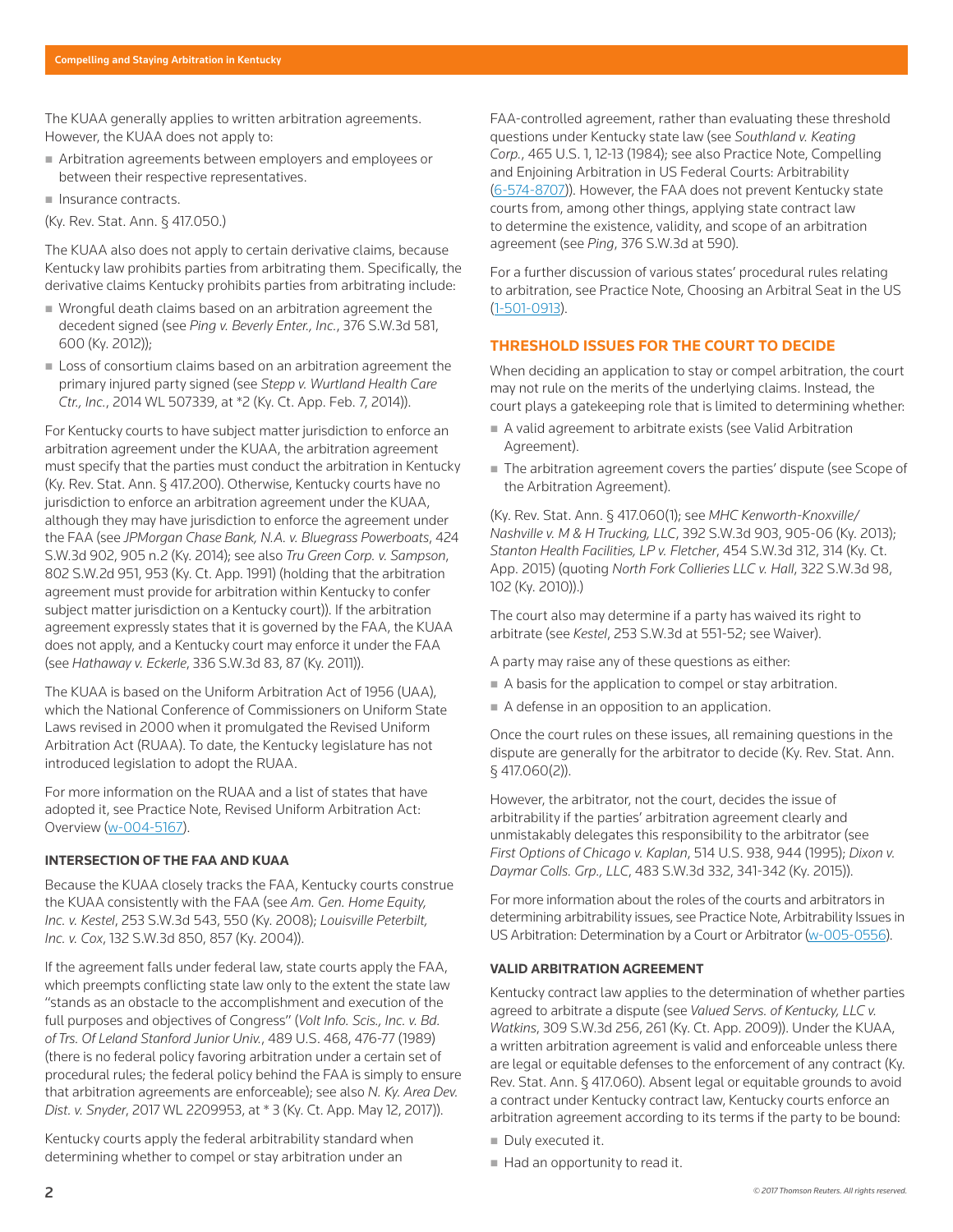(See *Conseco Fin. Serv. Corp. v. Wilder*, 47 S.W.3d 335, 341 (Ky. Ct. App. 2001).)

The general defenses to contract under Kentucky law are available to a party seeking to avoid enforcement of an arbitration agreement, including:

- Unconscionability (see Mortg. Electronic Registration Sys., *Inc. v. Abner*, 260 S.W.3d 351, 355 (Ky. Ct. App. 2008); *Watkins*, 309 S.W.3d at 263 (arbitration clause in boilerplate printed form contract between parties of disparate bargaining power unenforceable as contract of adhesion)).
- Fraudulent inducement (see *Louisville Peterbilt,* 132 S.W.3d at 855-56 (fraud in inducement of arbitration clause may render clause unenforceable)).

Consistent with the FAA, Kentucky courts construe an arbitration agreement to be unenforceable under the KUAA if the arbitration clause, as opposed to the contract containing it, is:

- Unconscionable.
- The product of fraud in the inducement.

(See *Louisville Peterbilt*, 132 S.W.3d at 855 (citing *Prima Paint Corp. v. Flood & Conklin Mfg. Co.*, 388 U.S. 395, 402 (1967)).)

Where a party interposes these defenses to the contract as a whole, the arbitrator decides the issue (see *Louisville Peterbilt*, 132 S.W.3d at 855).

Once the party seeking to arbitrate presents prima facie evidence of a valid arbitration agreement, a heavy burden shifts to the party seeking to avoid the agreement (see *Schnuerle v. Insight Comm'ns Co., L.P.*, 376 S.W.3d 561, 575 (Ky. 2012); *Louisville Peterbilt*, 132 S.W.3d at 857).

# **SCOPE OF THE ARBITRATION AGREEMENT**

Courts can only require parties to arbitrate claims they agreed to arbitrate (see *Linden v. Griffin*, 436 S.W.3d 521, 525 (Ky. 2014) (quoting *First Options*, 514 U.S. at 943)). When deciding a motion to compel or stay arbitration, Kentucky courts regard the face of the parties' arbitration agreement and resolve any doubts about the scope of the agreement in favor of arbitration (see *Extendicare Homes, Inc. v. Whisman*, 478 S.W.3d 306, 320 (Ky. 2015) (rev'd in part on other grounds, *Kindred Nursing Ctrs. Ltd. P'ship v. Clark*, 137 S. Ct. 1421 (2017)); see also *Louisville Peterbilt*, 132 S.W.3d at 855).

#### **WAIVER**

Unless the parties' arbitration agreement expressly provides for the arbitrator to decide the issue, the court determines whether a party has waived its right to arbitrate (see *Kestel*, 253 S.W.3d at 551-52 (noting the court's inherent power to prevent abuse of process and expertise in recognizing abuses)).

Kentucky law generally defines waiver as a voluntary and intentional surrender of a known right (see *Greathouse v. Shreve*, 891 S.W.2d 387, 390 (Ky. 1995)). Waiver may be express or implied, although courts do not lightly infer a waiver of arbitration rights (see *Kestel*, 253 S.W.3d at 553-54).

Under Kentucky law, a party may waive its right to proceed to arbitration either:

- Expressly, by stating its intention to waive arbitration.
- $\blacksquare$  Impliedly, in the party's language or by actions that are unequivocally inconsistent with an intention to proceed with arbitration, such as engaging in court litigation.

#### (See *Kestel*, 253 S.W.3d at 553-54; *Conseco*, 47 S.W.3d at 344.)

Because there is no rigid rule defining waiver of the right to arbitrate, courts consider several aspects of the party's litigation conduct to decide whether a waiver occurred, including:

- Whether the party's actions are inconsistent with the right to arbitrate.
- The extent of the party's participation in pretrial litigation.
- $\blacksquare$  The length of the party's delay in invoking its right to arbitrate.
- $\blacksquare$  The proximity of the trial date.
- $\blacksquare$  If the party is a defendant, whether it filed a counterclaim in the court action without requesting a stay of the action.
- The prejudice to the opposing party from the party's action.

(See *Kestel*, 253 S.W.3d at 553-54; *Conseco*, 47 S.W.3d at 344.)

# **CONSIDERATIONS WHEN PREPARING THE APPLICATION**

Before making an application to compel or stay arbitration in Kentucky court, counsel should take into account several factors.

#### **SEEKING TO COMPEL ARBITRATION**

Under the KUAA, a party that wants to compel arbitration may ask the court to compel the other party to arbitrate the dispute (Ky. Rev. Stat. Ann. § 417.060(1)). The party makes its application as a motion whether or not there is already a lawsuit pending between the parties (Ky. Rev. Stat. Ann. § 417.190). If there is no lawsuit already pending, the motion starts the action (see Procedural and Formatting Rules for the Motion).

The court must stay litigation between the parties involving the arbitrable dispute if both:

- A party moves to compel arbitration.
- $\blacksquare$  The court orders the parties to arbitrate.
- (Ky. Rev. Stat. Ann. § 417.060(4).)

If any non-arbitrable issue is severable, the court may stay only the court proceedings that involve the arbitrable issues (Ky. Rev. Stat. Ann. § 417.060(3)).

#### **SEEKING TO STAY ARBITRATION**

If an arbitration claimant threatens or demands arbitration against a party that believes it is not bound to arbitrate the dispute (see Threshold Issues for Court to Decide), the party resisting arbitration may ask a court to stay arbitration (Ky. Rev. Stat. Ann. § 417.060(2)). The party makes its application as a motion in the same way a party moves to compel arbitration (Ky. Rev. Stat. Ann. § 417.190; see Procedural and Formatting Rules for the Motion).

Under the KUAA, a court may only stay arbitration if there is no valid agreement to arbitrate the dispute (Ky. Rev. Stat. Ann. § 417.060(2); see also *The Beyt, Rish, Robbins Grp., Architects v. Appalachian Reg'l Healthcare, Inc.*, 854 S.W.2d 784, 786 (Ky. Ct. App. 1993) (recognizing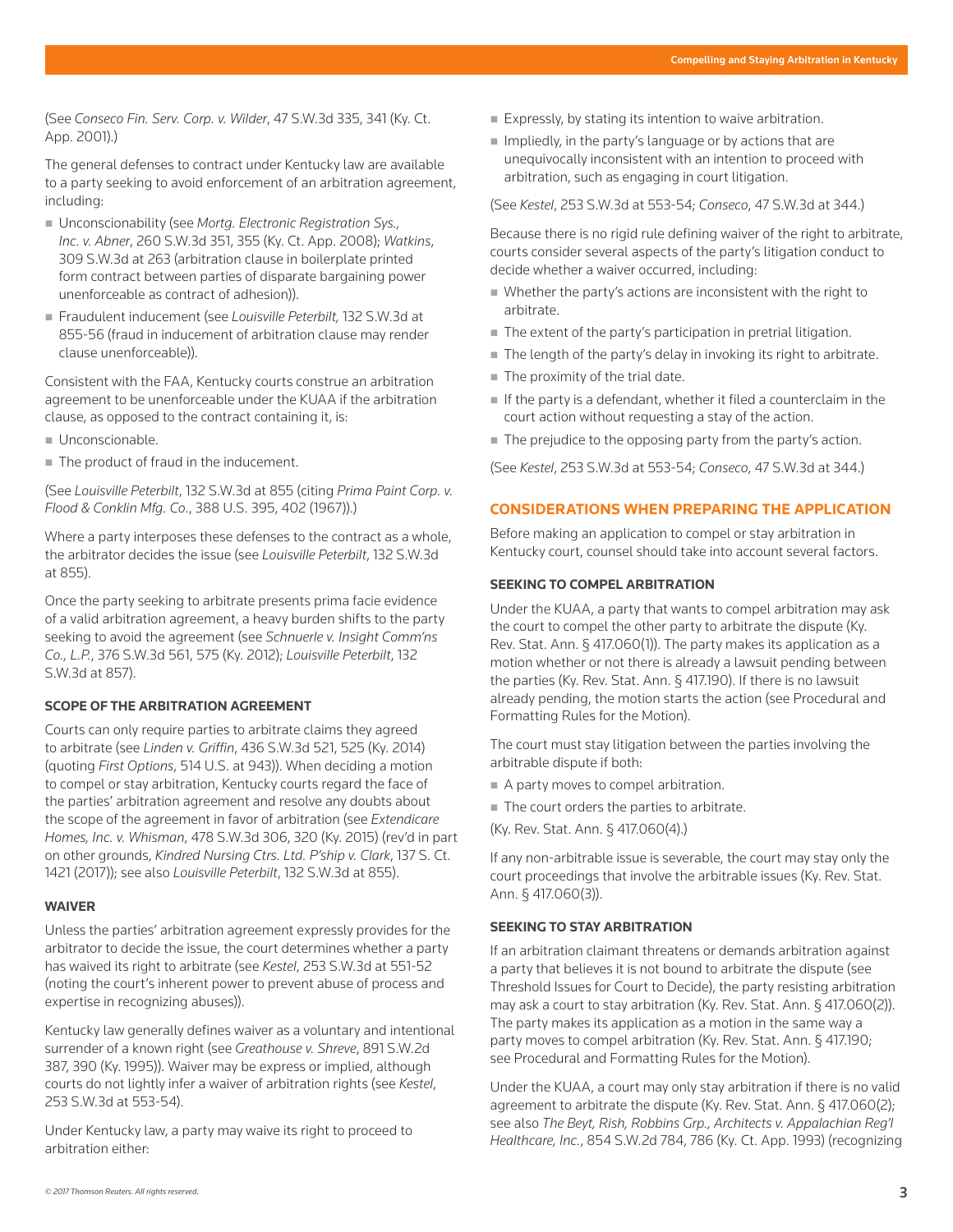lack of an agreement to arbitrate as only ground to stay arbitration in Kentucky); *Roberts v. Molyneaux*, 2014 WL 4177443, at \*2-3 (Ky. Ct. App. Aug. 22, 2014)).

The court must summarily determine whether there is a valid arbitration agreement covering the dispute. If the court denies the motion to stay arbitration because it finds that a valid arbitration agreement covering the dispute exists, the court must order the parties to arbitrate, even if the other party did not move to compel arbitration. (Ky. Rev. Stat. Ann. § 417.060(2).)

# **SEEKING PROVISIONAL REMEDIES**

The KUAA does not expressly provide for a provisional remedy pending resolution of the arbitration. No reported Kentucky state court decisions address the availability of provisional relief pending arbitration.

However, Kentucky courts construe the KUAA and the Kentucky Rules of Civil Procedure consistent with their federal counterparts and look to corresponding federal cases as persuasive authority (see *Kestel*, 253 S.W.3d at 550; *Louisville Peterbilt*, 132 S.W.3d at 857; *Whaley v. Whitaker Bank, Inc.*, 254 S.W.3d 825, 828 (Ky. Ct. App. 2008) (construing Ky. R. Civ. P. 41); *Perry v. Commonwealth ex rel. Kessinger*, 652 S.W.2d 655, 658 (Ky. 1983) (federal court decisions interpreting the Federal Rules of Civil Procedure are persuasive authority when interpreting the Kentucky Rules of Civil Procedure)). The KUAA also provides that courts should construe its provisions uniformly with the other jurisdictions that enact the UAA (Ky. Rev. Stat. Ann. § 417.240).

While arbitration is pending, counsel therefore may consider seeking:

- A preliminary injunction or temporary restraining order (Ky. R. Civ. P. 65.04 and Ky. Rev. Stat. Ann. § 425.066; see *Wells v. Merrill Lynch, Pierce, Fenner & Smith, Inc.*, 919 F. Supp. 1047, 1051 (E.D. Ky. 1994) (finding a preliminary injunction appropriate to avoid rendering the arbitration meaningless)).
- An order of attachment (Ky. R. Civ. P. 69.01 to 69.03 and Ky. Rev. Stat. Ann. §§ 425.301 to 425.316).

For more information on provisional relief in Kentucky courts, see State Q&A, Provisional Remedies: Kentucky (4-578-8011).

#### **DETERMINE WHETHER TO REQUEST DISCOVERY**

Although the court may not permit pre-arbitration discovery regarding the underlying arbitration claims, a Kentucky court deciding a motion to compel or stay arbitration may allow limited discovery on the issue of arbitrability (see *Stanton Health Facilities*, 454 S.W.3d at 314). Counsel considering requesting discovery should limit the request to the issue the court must summarily decide under the KUAA (see *Kindred Healthcare, Inc. v. Peckler*, 2006 WL 1360282, at \*4 (Ky. May 18, 2006) (on motion to compel arbitration, trial court had jurisdiction to permit discovery on whether arbitration agreement was void)).

# **ADDITIONAL PROCEDURAL CONSIDERATIONS**

Before commencing litigation about an arbitrable dispute in a Kentucky court, counsel should consider other factors that may affect the contents of the motion, the manner in which to bring it, and the likelihood of obtaining the desired relief. These factors include:

 Whether the court has subject matter jurisdiction and personal jurisdiction (see Court Jurisdiction).

- The proper venue in which to bring the motion (see Venue).
- The proper time to bring the motion (see Timing).

#### **Court Jurisdiction**

Under the KUAA, an agreement providing for arbitration in Kentucky confers jurisdiction on any court within the state to both:

- **Enforce the agreement.**
- Enter judgment on the award.
- (Ky. Rev. Stat. Ann. § 417.200.)

The KUAA defines "court" as "any court of competent jurisdiction of this state" (Ky. Rev. Stat. Ann. § 417.200). If the parties' arbitration agreement provides for arbitration in Kentucky, the state court has subject matter jurisdiction over proceedings involving the agreement (see *Tru Green Corp.*, 802 S.W.2d at 953).

If there is no pending litigation between the parties, the party starting an action to compel or stay arbitration must ensure the court has a basis to exercise personal jurisdiction over the other party. Proper bases of personal jurisdiction include:

- General jurisdiction, which means the other party's contacts with Kentucky are so continuous and systematic that it renders the party essentially at home in Kentucky (see *Goodyear Dunlop Tire Operations, S.A. v. Brown*, 564 U.S. 915, 919 (2011)).
- Specific jurisdiction under Kentucky's long arm statute, which is proper only where the cause of action arises from the other party's contacts with Kentucky (Ky. Rev. Stat. Ann. § 454.210; see *Caesar's Riverboat Casino, LLC v. Beach*, 336 S.W.3d 51, 54-55 (Ky. 2011)).

#### **Venue**

If there is already a proceeding pending between the parties involving an arbitrable claim, a party seeking to compel or stay arbitration must make the motion in that court (Ky. Rev. Stat. Ann. § 417.190). Otherwise, a party seeking to compel or stay arbitration must make a motion in the court of the county where:

- The arbitration agreement specifies the arbitration hearing must occur.
- The arbitration hearing, if any, is occurring.
- The adverse party either:
	- resides: or
- has a place of business.
- (Ky. Rev. Stat. Ann. § 417.210.)

If the adverse party has no residence or place of business in Kentucky, the moving party may file the motion in any Kentucky county court (Ky. Rev. Stat. Ann. § 417.210).

If the motion to compel or stay arbitration starts the action, counsel must file the action in either:

- The Kentucky district court, if the amount in controversy is \$5,000 or less (Ky. Rev. Stat. Ann. § 24A.010).
- The Kentucky circuit court, if the amount in controversy exceeds \$5,000 (Ky. Rev. Stat. Ann. § 23A.010).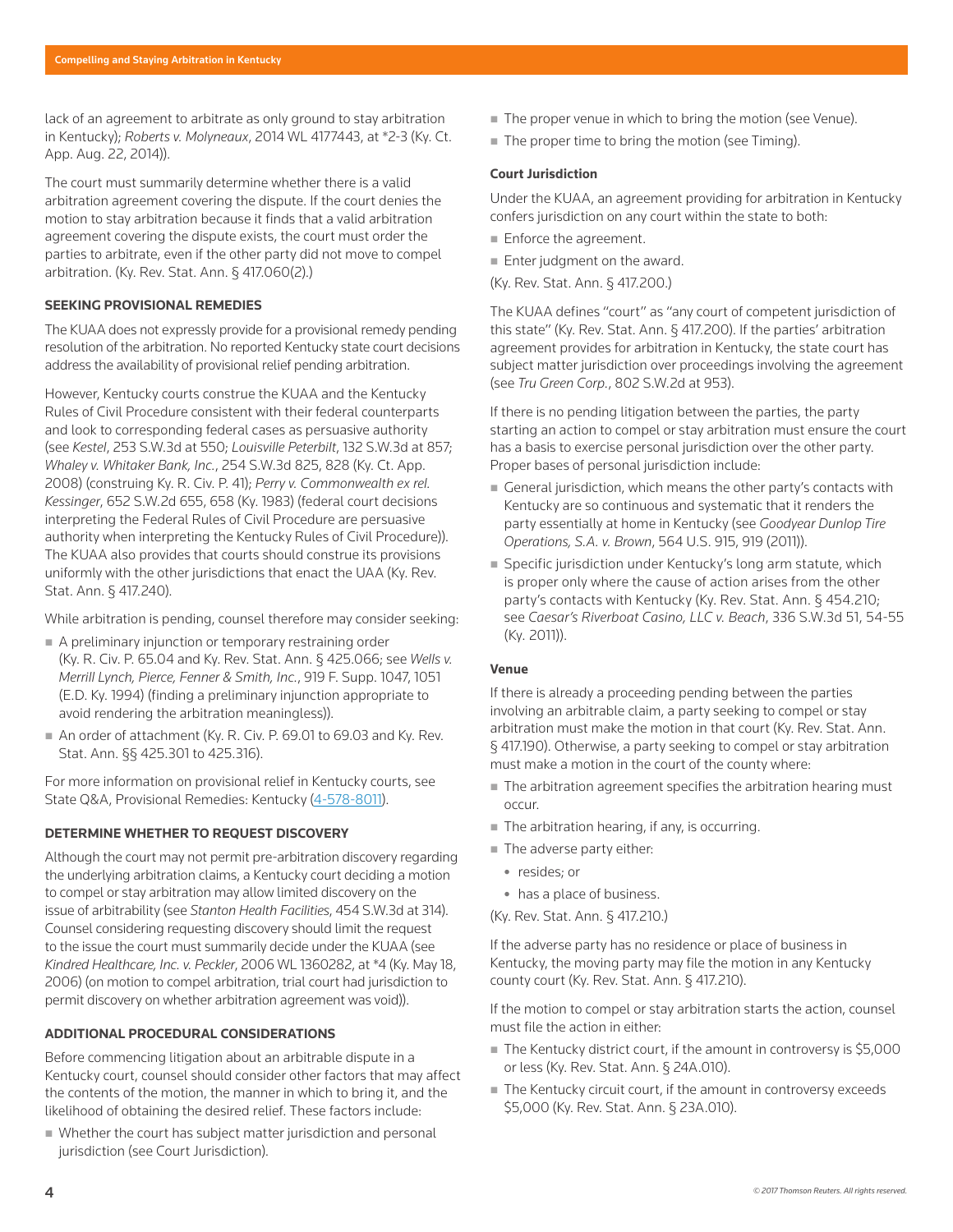# **Timing**

The KUAA does not impose a deadline by which a party must file a motion to compel or stay arbitration. However, an unreasonable delay in moving to compel arbitration may cause a court to find a waiver of the right to arbitrate (see *Kestel*, 253 S.W.3d at 555; Waiver).

The arbitrator generally decides whether a demand for arbitration is timely under the parties' agreement (see *Roberts*, 2014 WL 4177443, at \*2-3; *Beyt, Rish*, 854 S.W.2d at 786).

# **APPLICATION TO COMPEL OR STAY ARBITRATION**

Regardless of any pending litigation between the parties, a party asks a court to compel or stay arbitration in Kentucky state court by filing a motion on notice. If the motion starts a proceeding, the applicant serves the notice in the same manner as a summons in a civil case. (Ky. Rev. Stat. Ann. § 417.190; see *Pavkovich v. Shenouda*, 280 S.W.3d 584, 588 (Ky. Ct. App. 2009).)

When moving to stay or compel arbitration, counsel should be familiar with:

- The procedural and formatting rules relevant to case-initiating documents (see Procedural and Formatting Rules for the Motion)
- The documents necessary to bring the application to compel or stay arbitration (see Documents Required for the Motion).
- The methods for filing and serving the documents (see Filing and Serving the Motion).

# **PROCEDURAL AND FORMATTING RULES FOR THE MOTION**

Counsel should be familiar with applicable procedure and formatting rules for motions in the Kentucky courts. Counsel also should check the relevant court websites for additional information and guidance on procedural and formatting rules.

#### **Procedural Rules**

The procedural rules on the filing of a motion and case-initiating papers in Kentucky courts include:

- The Kentucky Rules of Civil Procedure, especially:
	- Rule 3 (commencing actions);
	- Rule 4 (serving process);
	- Rules 5 (serving and filing motions);
	- Rule 7 (form of pleadings and motions); and
	- Rule 10 (form of pleadings).
- Local rules (for example, the Rules of Practice of the Fayette Circuit Criminal and Civil Courts).
- **Judges' individual rules.**

For more information on starting an action in Kentucky, see State Q&A, Commencing an Action: Kentucky (5-575-2785).

#### **Formatting Rules**

Counsel should always ensure any documents they file with the court comply with the formatting rules. The rules for captions, formatting, and signatures apply to motions (Ky. R. Civ. P. 7.02). Papers in Kentucky courts must generally:

- Contain a caption.
- Be:
	- typewritten;
	- double-spaced; and
	- on 8-1/2 by 11-inch unglazed white paper.
- State:
	- the relief the movant seeks; and
	- the grounds for the requested relief.

(Ky. R. Civ. P. 7.02.)

The papers also must contain the moving counsel's:

- I Identification and contact information.
- Signature.

(Ky. R. Civ. P. 11.)

#### **DOCUMENTS REQUIRED FOR THE APPLICATION**

A motion to compel or stay arbitration must include the same documents as any motion. These documents include:

- The motion.
- A memorandum of law in support of the motion.
- Any accompanying affidavits or exhibits, such as a copy of the parties' arbitration agreement.
- A certificate of service.
- A notice of the motion.

#### **SERVING AND FILING THE APPLICATION**

If there is already a lawsuit pending between the parties, the moving party serves and files the motion like any motion in a civil action. If the motion initiates the action, the movant files the motion in the appropriate court and serves the notice and motion in the same manner as a summons in a civil case, unless the parties agree otherwise (Ky. Rev. Stat. Ann. § 417.190; see Venue).

A party serves summons in Kentucky by either:

Registered or certified mail.

Personal service.

(Ky. R. Civ. P. 4.01.)

To determine any additional filing requirements, counsel also should check the applicable court's local rules and, where applicable, the presiding judge's rules.

Electronic filing is available in all 120 Kentucky counties (KY NMHC AP E-Filing §§ 1-16). E-filed papers generally must not contain hyperlinks and must be:

- In PDF or PDF-A format.
- In a file of no more than 50 megabytes.
- Legible.
- On 8-1/2 by 11-inch paper.
- (KY NMHC AP E-Filing, § 7.)